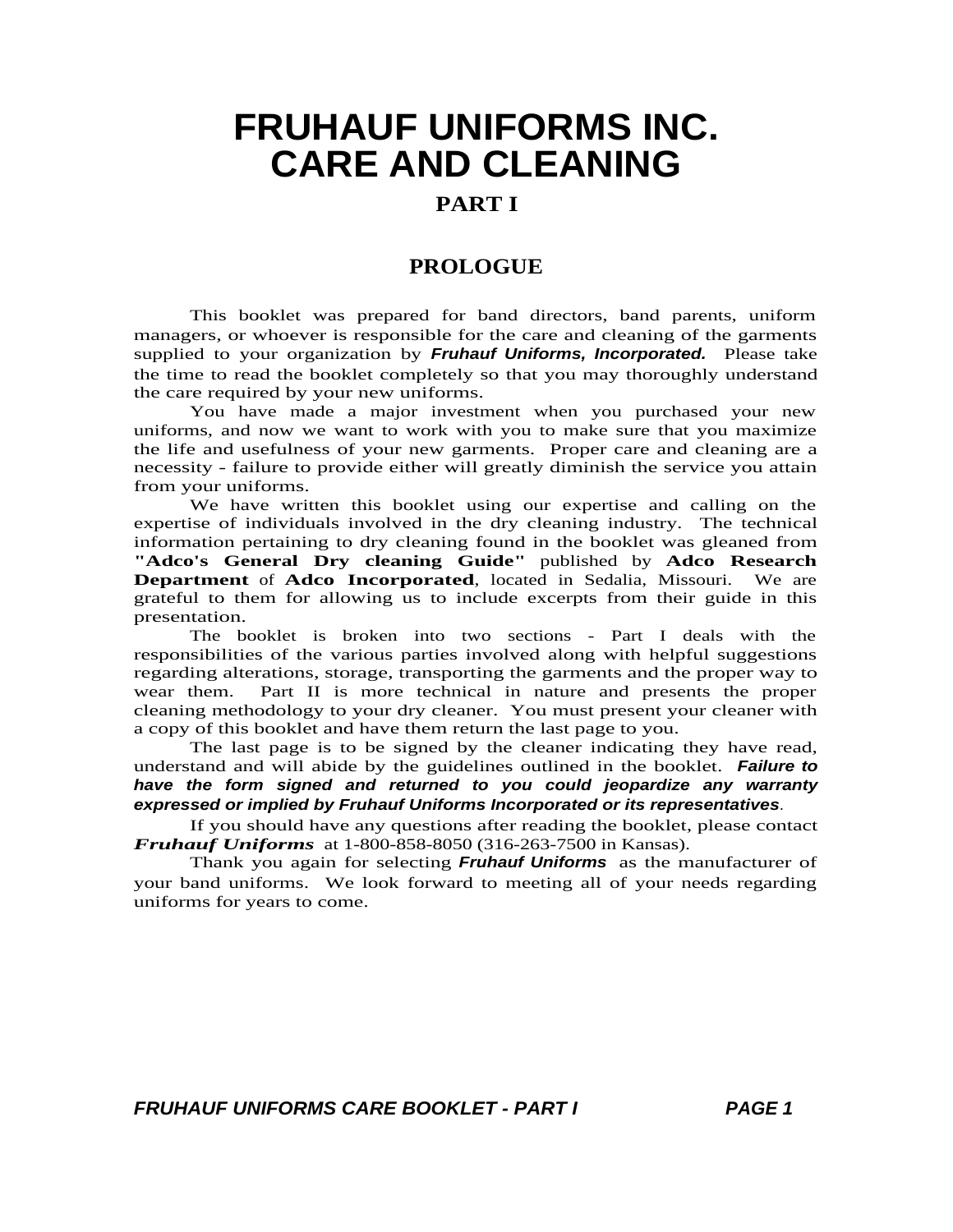### **STATEMENT OF RESPONSIBILITIES**

To insure a long life for your new uniforms, everyone must assume a certain degree of responsibility. The "everyone" referred to in the preceding statement is the manufacturer, the organization the garments are produced for, and the individual that wears the garment. If any of the three fail to meet their obligations, the life of the garment will be shortened.

What exactly are these responsibilities and obligations? In the following section we try to identify what must be accomplished within each group:

#### Responsibilities of the manufacturer

1. To supply our customer with uniforms styled to their particular design request and meeting or exceeding the requirements of their written construction specifications.

2. To utilize components of the highest quality from reputable and respected in the manufacture of the uniforms.

3. To make every effort to insure the compatibility of component parts to adequately perform under *reasonable end use exposure* and *proper professional dry cleaning*. Because of the potentially serious detrimental effects of water on these dry *clean only* garments, exposure to rain or penetrating moisture **can not** be considered reasonable end use exposure.

Responsibility of the purchasing organization

- 1. To acquire adequate insurance coverage against loss, theft, or damage of your new equipment upon its delivery to you.
- 2. To insure that the care recommendations contained herein are effectively communicated to each garment wearer.
- 3. To evaluate prospective dry-cleaning establishments and select one that is reputable, experienced in cleaning items with a potential for staining, and that will comply with the recommendations for dry cleaning as described in detail in Part II of this booklet.
- 4. To insure that the selected dry cleaner has carefully reviewed and is committed to following the suggestions and guidelines for proper professional dry cleaning as described in Part II of this booklet. This assurance is to be confirmed by the dry cleaner signing and dating the last page of Part II of this booklet.
- 5. A trial garment must be dry cleaned and evaluated before committal of any other uniforms in order to examine conformance to any other uniforms in order to examine conformance to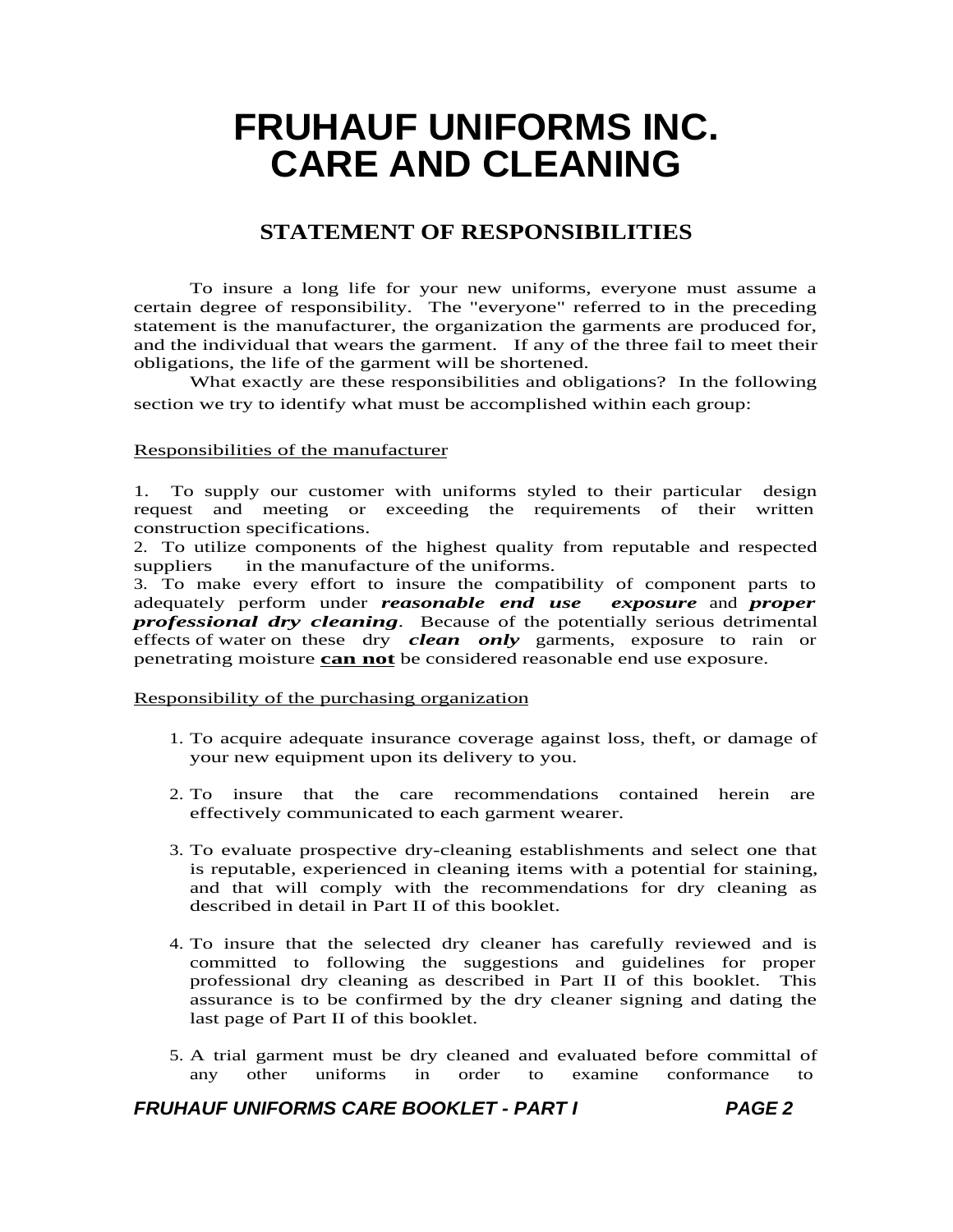recommendations and appearance after cleaning. This must be done prior to every dry cleaning of the band's uniforms.

6. To make random checks in order to confirm:

A. The continued compliance of the the dry cleaner with the recommendations found in Part II of this booklet. B. The continued compliance of the individual wearing the

garment to all care recommendations.

Responsibility of the individual wearing the garment

- 1. To be aware of all user care responsibilities contained in this booklet.
- 2. To comply with the following care recommendations by category:

#### **A. Proper professional dry cleaning only**

- 1. The following items along with any other item marked *"Professionally dry clean only"* - are to be dry cleaned and **not** washed: coats, jackets, shirts, overlays, trousers, shorts, skirts, capes, breast plates, cummerbunds, drops, sleeve drapes, ascots, etc.
- 2. Never wet, wash or rinse any of the items marked or listed as *Professionally dry clean only".*
- 3. Never attempt to hand clean in any manner.
- 4. Never put a uniform that has just been worn directly in a closed garment bag. The moisture from perspiration can cause serious damage.
- 5. To minimize the damage to a *Professionally dry clean only"*  garment that has been wet:

a. Hang the garment separately and allow to air dry in an open, well ventilated environment at room temperature until the garment is completely dry. Depending on temperature and humidity this could take from 24-72 hours.

b. After complete air drying, promptly have the garment **professionally dry cleaned** and pressed.

c. Never heat a wet uniform or accessory in any manner including tumble drying, ironing, blow drying, pressing, or hanging near a stove or other heat source.

d. Never store any uniform item that is wet. Never return any wet uniform item to its bag or case. Proceed immediately with steps a, b, and c listed above.

e. Never let any wet garment come in contact with other garments. Contact of a wet garment with a wet garment can result in dye migrating from the wet garment to the dry garment.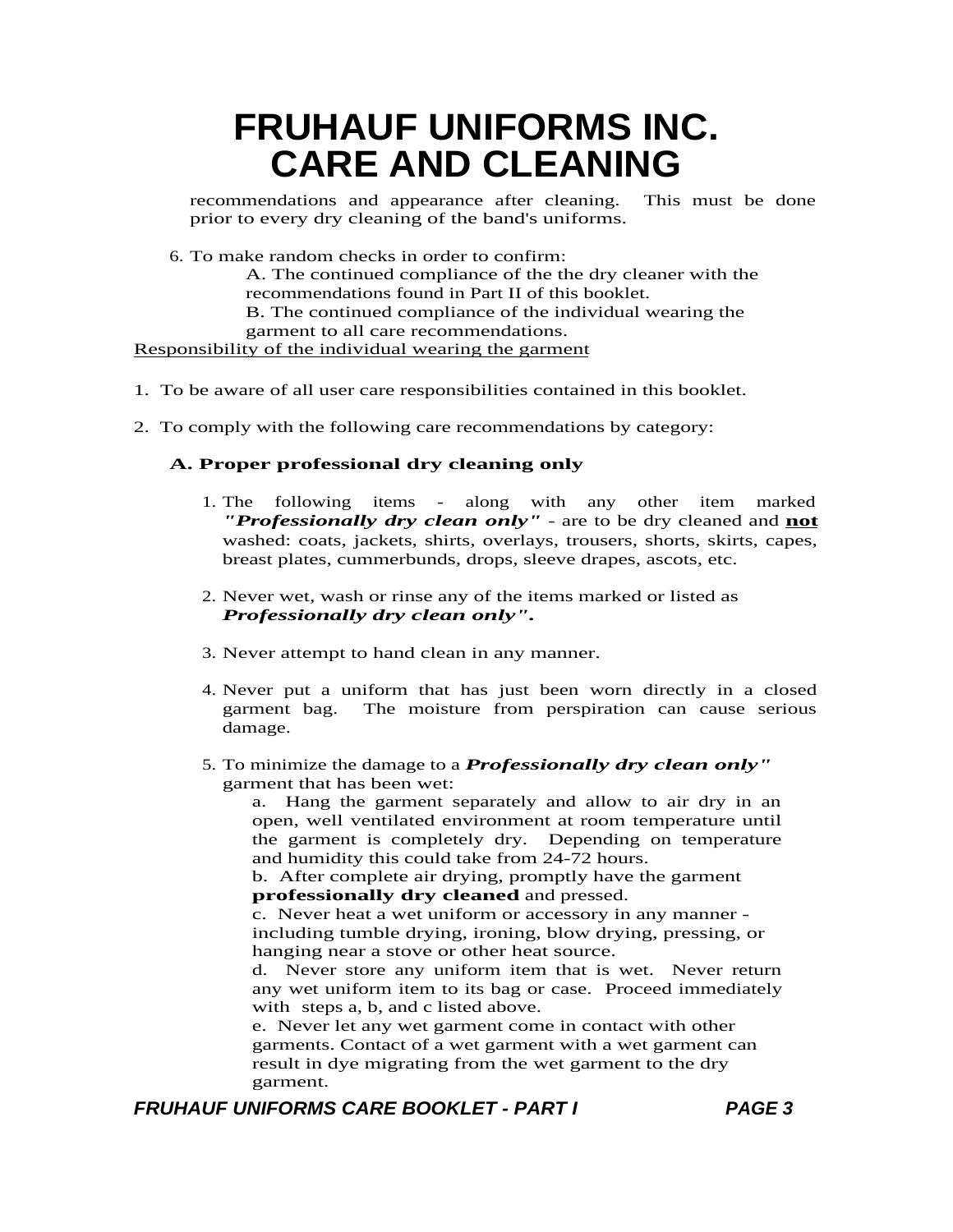- 6. Do not allow the uniform to come in contact with:
	- a. Anistats
	- b. Water/oil proofer
	- c. Spot cleaning chemicals
	- d. Other topical chemicals such as bleaches, spray deodorants, perfumes, brighteners, facial make-up, etc.
- 7. Examine the garment after each use and prior to each regular dry cleaning for soiling, stains, etc.
- 8. Stained garments should be taken as soon as possible to the professional dry cleaner selected by the purchasing organization. At the time of delivery, the location and type of stain must be communicated to the dry cleaner.
- 9. If the garment is subjected to a mud stain, do not try to remove the mud while it is still wet. This will only assist in setting the stain. Wait until the mud is thoroughly dry, then lightly scrape off the excess mud, take the garment to the dry cleaner and bring the stain to the attention of the dry cleaning professional.
- 10. Never store a stained garment. Time tends to set stains.
- 11. Garments should be dry cleaned a *minimum* of four times per year and *always* prior to storage between seasons.
- 12. Garments should be examined carefully, at the dry cleaners or immediately upon receipt, to determine whether or not the identified stains and soils have been satisfactorily removed or if any staining, bleeding, or wrinkling has occurred during dry cleaning or pressing. *Immediately point out any problems to the dry cleaner.*
- 13. Do not hand press the garments. The garments are to be professionally pressed only.

#### **B. Hand washing and/or soaking**

- 1. To include detachable shako fur covers, gloves, citation cords, dickeys and jabots.
- 2. Hand soak in a mild detergent (eg. Woolite II) and water solution. Handle gently, do not squeeze, wring or scrub. Rinse carefully but<br>thoroughly (many times) in clear water. Any detergent not times) in clear water. Any detergent not removed from the items could interact with perspiration and loosen dye in any item they come in contact with when the garment is worn. Allow to air dry on a clean towel.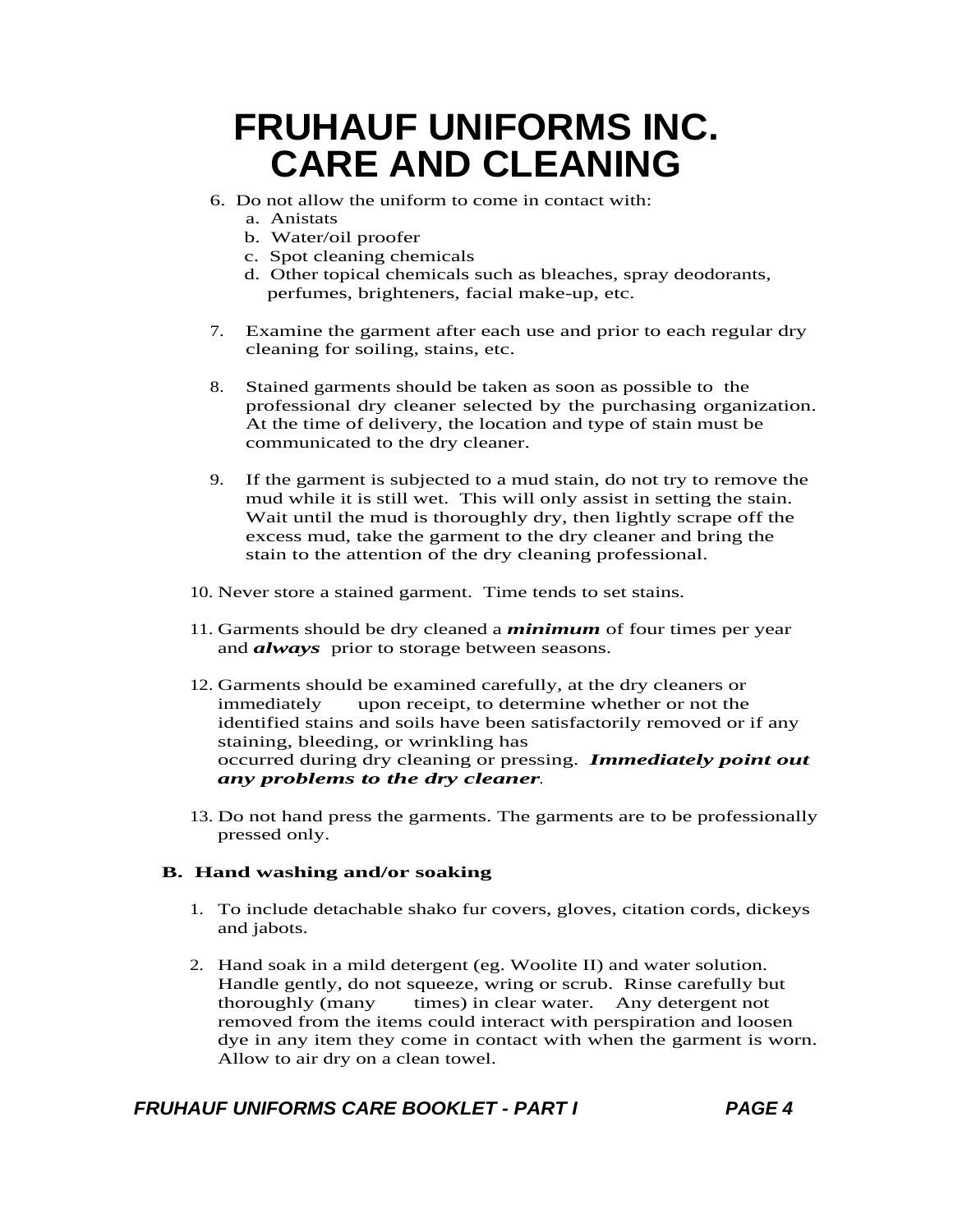3. Do not machine wash or apply heat to dry.

#### **C. Hand cleaning with rubbing alcohol**

1. To include vinyl tops of shakos, vinyl spats and vinyl gauntlets.

2. Clean with a soft rag and rubbing alcohol. Do not rub, but wipe clean - *in one direction* - turning the cloth frequently. Excess rubbing will force dirt into the pores of the vinyl making the soil or stain worse.

#### **D. Machine wash**

- 1. To include detachable collar liners for hard collar coats only.
- 2. Machine wash after each use with a mild detergent and rinse thoroughly. Tumble dry at low to medium heat or air dry on a clean towel.
- 3. If there are any specific questions about care and maintenance of any part of your *Fruhauf* Uniform, please call us at **1-800-858- 8050 prior to cleaning**.

### **GARMENTS MADE OF SEQUIN OR CONTAINING**

#### **SEQUIN TRIM**

Many organizations have elected to have garments and/or accessory items made entirely of sequin material or with sequin trim. Even though the material is very effective visually, the durability of the cloth or trim cannot be guaranteed in any way by *Fruhauf Uniforms Incorporated*. The material is inherently delicate and was not designed to withstand any abuse or neglect. The purchasing organization must understand at the time of purchase that once the uniforms are delivered, *Fruhauf Uniforms* assumes no responsibility for the durability or performance of any item made of sequins, and we assume no responsibility for the durability or performance of any sequin used as a trim application.

Even with that understanding many schools and organizations will still elect to use sequins. To that end we supply the following information as provided us by the manufacturers of the sequin material we utilize when constructing a sequin garment.

#### **USE A PROFESSIONAL DRY CLEANER ONLY**

Instruct cleaner to use short cycles - 5 minutes. Instruct cleaner to use pure perchlorethylene only. Instruct cleaner to use maximum 120o F. in dry cleaning process. Instruct cleaner to use maximum 120o F. when drying. Instruct cleaner not to press or steam garment.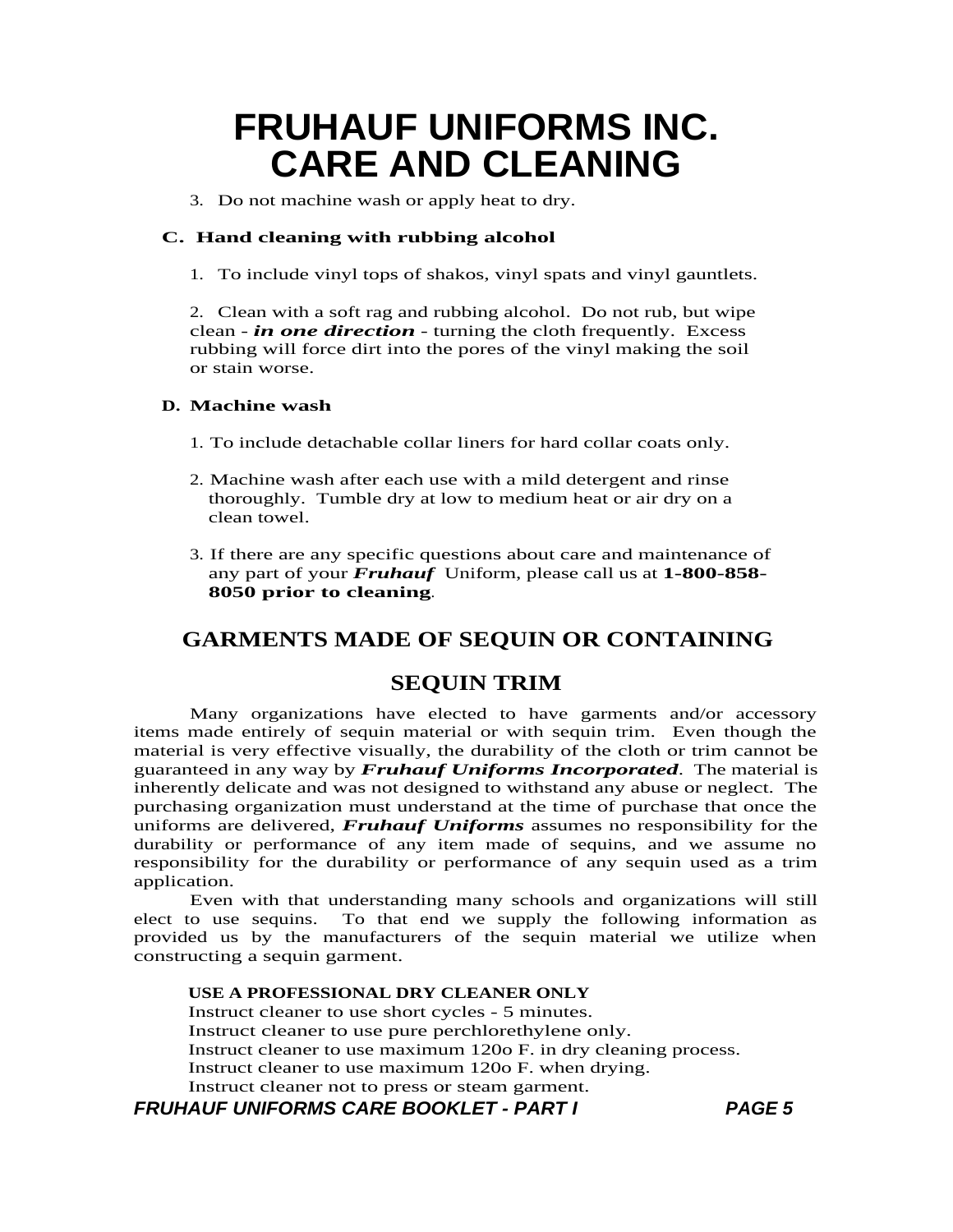Do NOT allow perfume, deodorant, hair spray or alcoholic beverages to come into contact with sequins. If garment should become dampened by perspiration or water:

- 1. Do NOT place garment in an airtight container or plastic bag.
- 2. Dry garment in air. Do NOT use heat.
- 3. Be certain garment is dry before dry cleaning.

We strongly recommend that you take any sequin item to your dry cleaner and follow their recommendation for the proper care of the garment. There is disagreement among sequin suppliers as to the proper method for cleaning and for the latest information your dry cleaning specialist would be your best resource.

### **ALTERATIONS**

Poor fitting garments destroy the "look" that you want to attain with your uniforms. Garments must fit properly to give you the desired appearance AND to increase their useful life to your organization. Alterations must be accomplished correctly or they will reduce the life of your garments.

In an ideal situation, you will have all of your garments altered by one person. The person that will do the alterations should instruct you how they want the needed alterations recorded and indicated on the garment. If this person could actually see the student's in the garments, they could alert you to impossible situations that would require the assigning of another suit to the student.

Alterations should be limited to adjustment of sleeve and pant length only. Other alterations should not be undertaken until all other avenues are exhausted. No material should ever be cut from the garment. To No material should ever be cut from the garment. To decrease sleeve and pant lengths, the material should only be folded and never cut off. The next student that wears that uniform may very well need the extra length - and you cannot reproduce fabric once you have eliminated it.

Do not try to accomplish alterations with adhesives or "press on" substances. These materials are not designed to withstand the punishment that the garments will encounter over several years of use. The use of such the garments will encounter over several years of use. materials could result in damage to your garments.

### **WEARING THE UNIFORMS**

The following are "helpful hints" for the proper wearing of your garment. Uniforms and how they are worn say a lot about the attitude of the organization. Properly worn garments exude a sense of pride and accomplishment.

Uniform trousers must be worn with suspenders to insure

a consistent degree of shoe or spat to show on all band members at all times. This also alleviates looseness in the crotch area and seam splitting in the seat.

"High-rise" trousers supplied with short coats MUST be worn with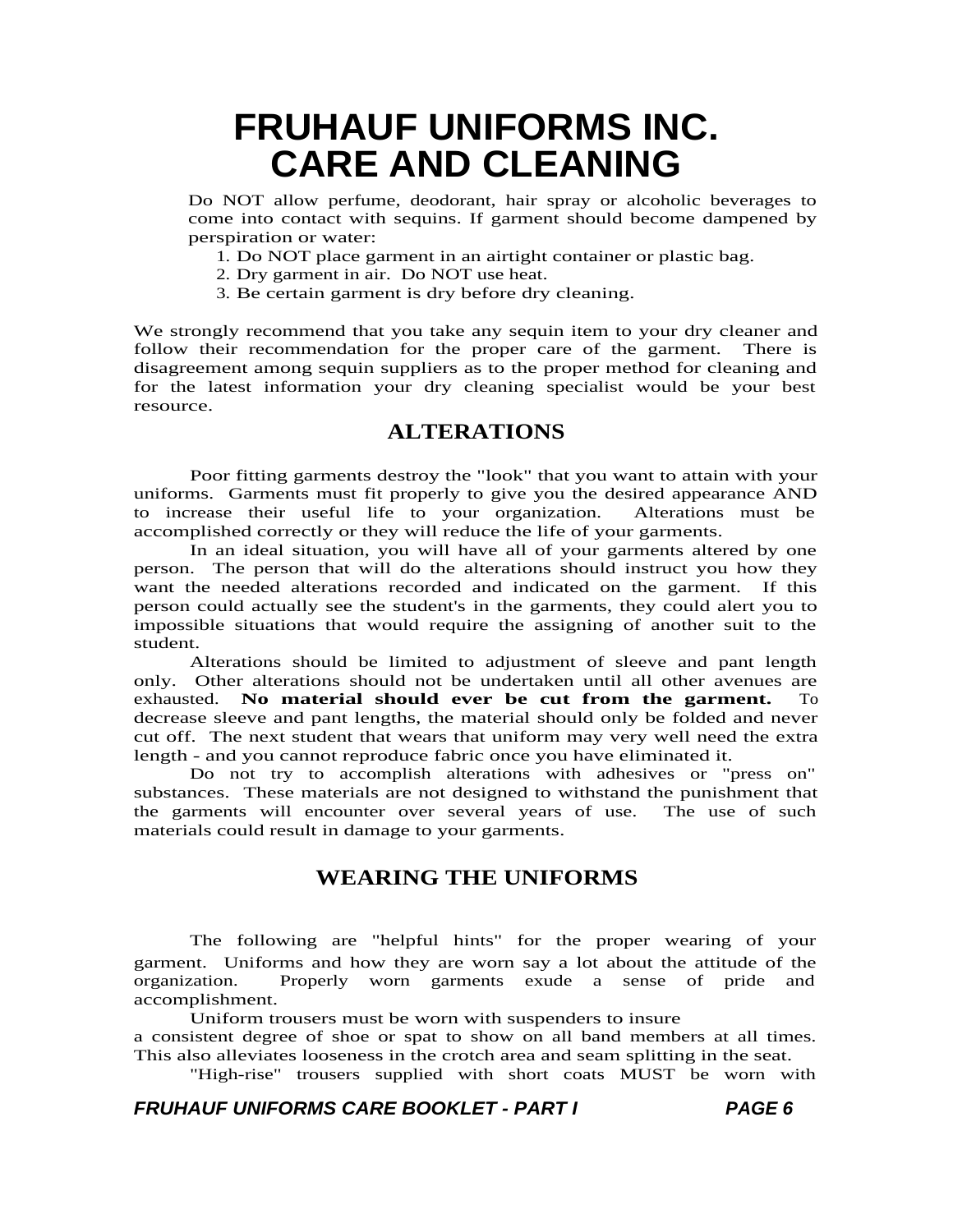suspenders. The top of the waistband must be above the natural waistline. You can define the natural waist by locating the "belly button". Regular rise trousers will extend approximately 2" above the waist, and high-rise trousers will extend  $3"$ -5" depending on the model of the trouser. If your trousers are equipped with side adjuster zippers, the zipper track should be at the waist line. "Bibber" trousers are to be worn with the top of the trouser across the chest with attention given to the placement of the crotch

of the trouser. If any trouser is not worn in the proper fashion, the crotch of the trouser will be too low (between the wearers crotch and knee) and the result will be a sloppy fit and torn seat seams.

Care should be taken to make sure that the coat is the proper length for the student. Short-waisted coats should extend approximately 2" below the natural waist. Long coats should be fit so that the waist suppression is at the waist. Too many times, care is taken to find the proper chest size but little attention is paid to length. If you have a short-waisted coat and your trousers have side adjuster zippers, the coat should extend 2" below the track of the zipper when the student is standing at rest.

Most shako hats have an adjustable scalloped headrest sack/band. A drawstring in the top regulates the depth of the head in the shako. The drawstring should be tied loosely so that the shako will be worn low at ear-top and eyebrow level. The chin strap should be worn loosely under the chin to eliminate discomfort and undue strain to the strap and buttons. Before removing or wearing the shako the wearer should unbuckle the chin strap completely and then re-buckle the strap once the shako is in place - *failure to unbuckle the strap before putting the shako on could damage the shako buttons.* 

The feather plumes used in the headgear are delicate, being made from bird feathers. These feathers are not colorfast and will fade with long exposure to the sun, and any exposure to rain will result in the color running onto your head gear. **Plumes should not be worn if rain is a possibility**. It is recommended that the plumes be stored and carried to each performance in a tote designed for that specific purpose. A little abuse will destroy plumes in a very short period of time.

### **STORING THE UNIFORMS**

The preferred method of storing uniforms is at the school - ALL of the time. The garments would be checked out to the students immediately prior to each performance, and returned to the storage area immediately after the performance. That allows the organization the ability to control cleaning and alterations while monitoring the condition of the garments after each use. Students, or parent volunteers, can be utilized to serve as "uniform specialists" that will take care of all of the details involved in such an undertaking.

Space should be available in the school for the hanging of the garments in a well-ventilated area. The room should contain enough hanging space so that coats are hung at least 3" apart. This would allow for proper ventilation and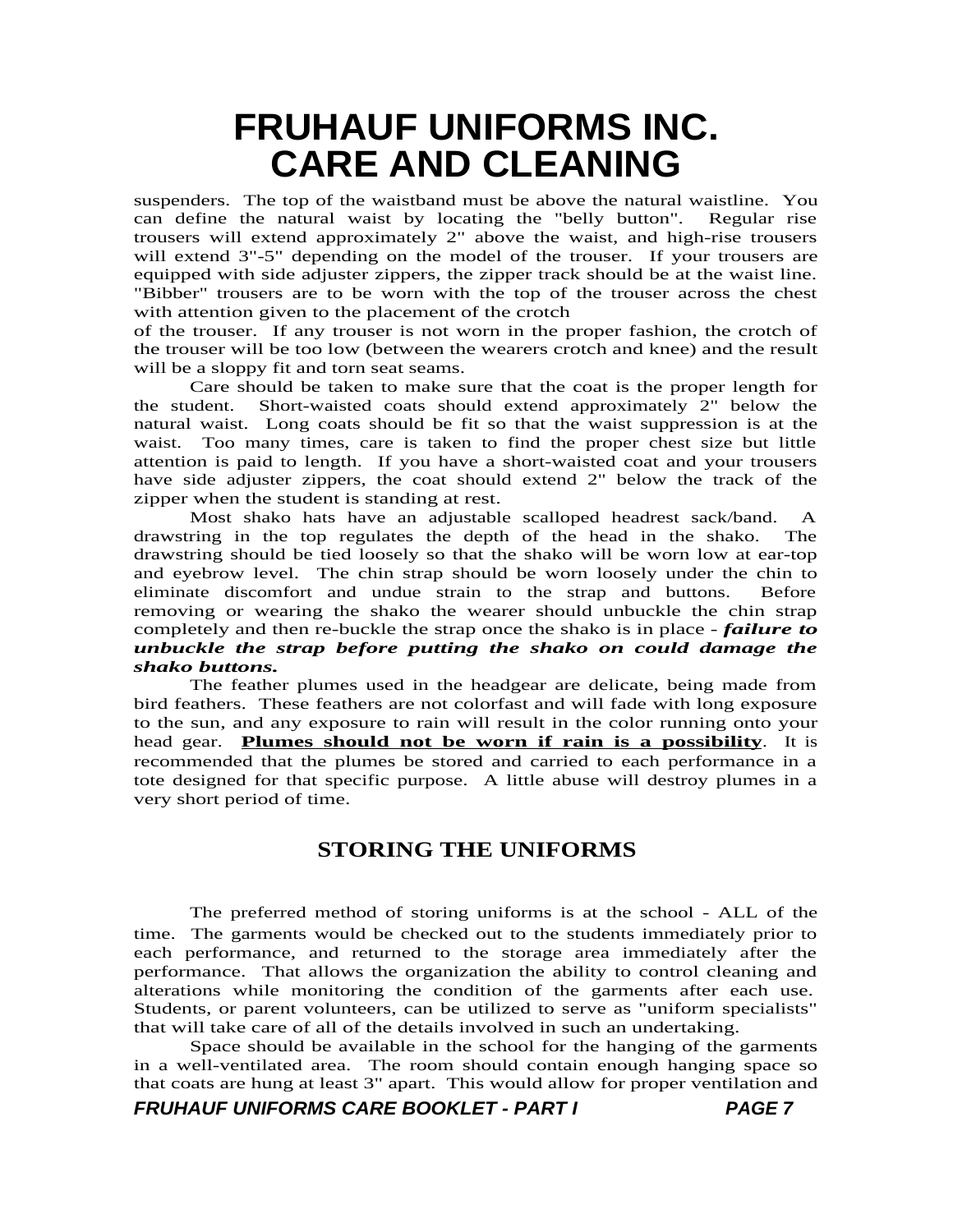prevent any damage to the collars. The ideal situation allows for each hanger to have its own hook or ring suspended from a rod in such a way that won't allow the hook or ring from moving. This will prevent the garments from sliding down the rod and smashing the collars.

When hanging the garments in the storage area, heavy capes, overlays, and breastplates should be hung separately from the coats. Hangers are not designed to carry the burden of the extra weight created by hanging all of the items on one hanger.

Adequate shelving for the storage of shakos in their carrying cases should also be provided. Provisions must also be made for the storage of the various accessory items - gloves, spats, suspenders, garment bags, plumes, etc.

The garments should not be stored in the garment bags. The bags are designed for covering the garment during transportation. If the garments contain any moisture and then are stored in a closed bag, mildew can appear and the garments can be permanently damaged.

When storing the garments for long periods of time, cover the uniforms AND the racks with 100% white cotton sheets. The sheet will allow for air transfer while keeping dust and dirt off of the garments.

### **TRANSPORTING THE UNIFORMS**

Any time a garment is not in the storage area it should be on a student or in a garment bag. Any part of the garment not being worn should be properly hung or stored.

Many times students don't realize that a good coat hanger has a front and a back. The "bow" of the hanger simulates the shoulder area across the back of a body. If the garment is hung backwards on the hanger damage to the coat canvas and shoulder pads could occur - as well as the garment becoming misshaped.

Any time trousers are carried on a hanger, the pant "lock-bar" on the trouser should be used. The purpose of the bar is to secure the trouser to the hanger.

If the students take the uniforms off for travel after the performance, hang them in the garment bags but DO NOT close the bags. Simply slip the garment in the bag for transportation, and once you have returned to the storage area, immediately remove the bag and hang the garment in your wellventilated storage area.

DO NOT allow the students to carry shoes in the bottom of the garment bags. Bags that have a separate shoe pouch on the back are fine, but simply throwing the shoes in a bag not designed for that purpose destroys the bag and gets the uniforms dirty. The same rule apply to shako boxes. Do not allow the students to carry any item in the box that will destroy or damage the box and/or shako.